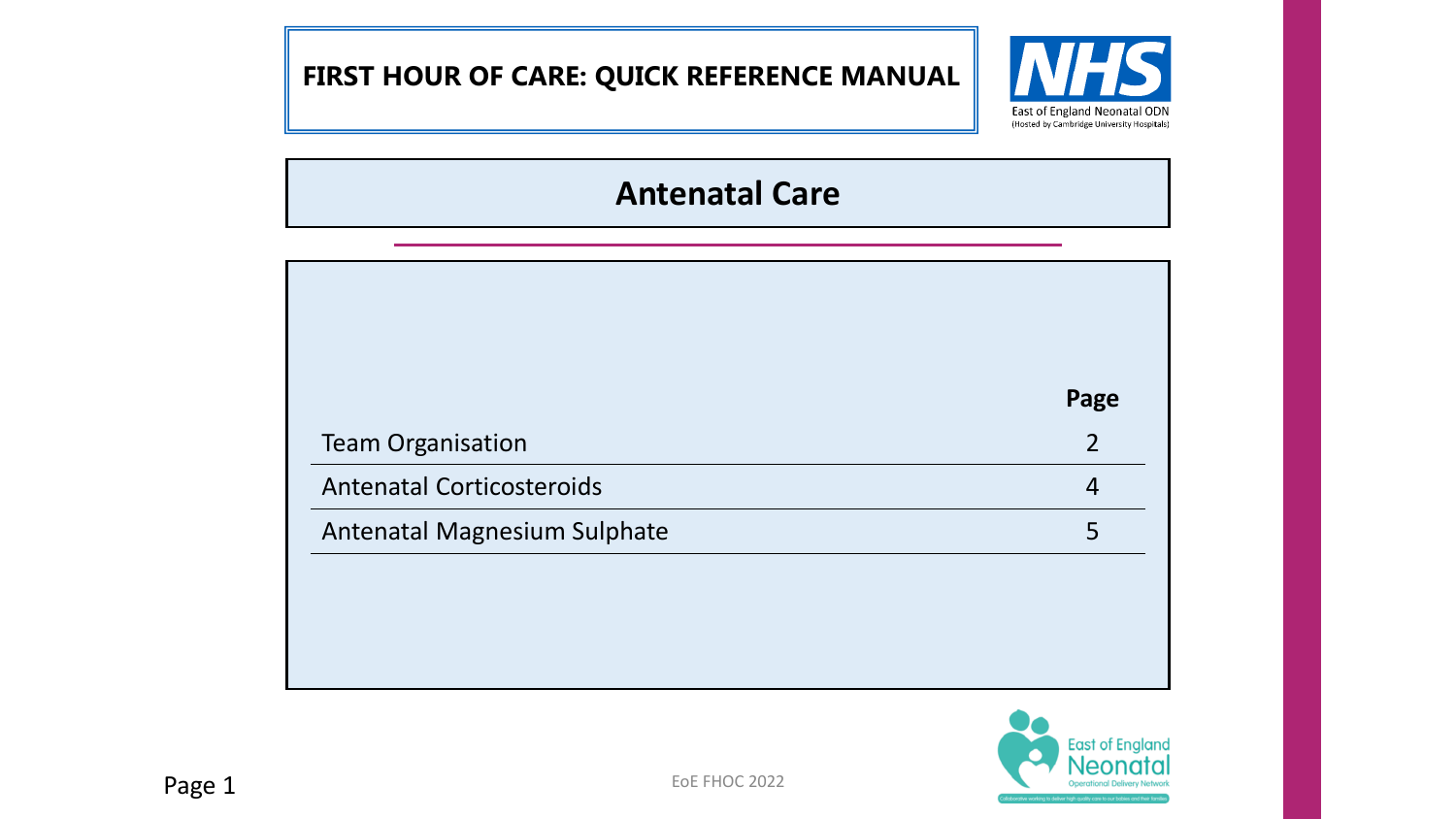| <b>Team Organisation:</b> |                                                                                                                                                                                                                                                                                       |                                                                                                                                                                                                                                                                                                                                                                    |                                                                                                                                                                                                                                                                                                                                                                                                                                                                                                                                                                                                                                                                            |  |  |
|---------------------------|---------------------------------------------------------------------------------------------------------------------------------------------------------------------------------------------------------------------------------------------------------------------------------------|--------------------------------------------------------------------------------------------------------------------------------------------------------------------------------------------------------------------------------------------------------------------------------------------------------------------------------------------------------------------|----------------------------------------------------------------------------------------------------------------------------------------------------------------------------------------------------------------------------------------------------------------------------------------------------------------------------------------------------------------------------------------------------------------------------------------------------------------------------------------------------------------------------------------------------------------------------------------------------------------------------------------------------------------------------|--|--|
|                           | <b>Thermoregulation</b>                                                                                                                                                                                                                                                               | <b>Nursing team</b>                                                                                                                                                                                                                                                                                                                                                | <b>Medical team</b>                                                                                                                                                                                                                                                                                                                                                                                                                                                                                                                                                                                                                                                        |  |  |
| <b>BEFORE BIRTH:</b>      | $\triangleright$ Pre-warm incubator<br>$\triangleright$ Pre-warm resuscitaire & towels<br>Set room temperature to 23-25<br>$( > 25 \text{ if } \leq 28/40)$<br>$\triangleright$ Agree a plan for thermoregulation<br>during deferred cord clamping                                    | $\triangleright$ Allocate admission nurse<br>> Check ventilator/CPAP<br>> Check: Monitors<br><b>Infusion Devices</b><br><b>Scales</b><br>Procedure trolley/<br>emergency medication<br>Alarm settings<br>Resuscitaire                                                                                                                                              | $\triangleright$ Identify medical team<br>> Inform consultant (Attendance<br>required in extreme prematurity)<br>$\triangleright$ Check resuscitaire<br>$\triangleright$ Check provision of ET tubes<br>Set blender to appropriate FiO <sub>2</sub><br>$\triangleright$ Discuss with obstetric & midwifery<br>team:<br>Antenatal Steroids<br>$\triangleright$ MgSO <sub>4</sub><br>$\triangleright$ Pertinent history:<br>$\triangleright$ Fetal Anomalies<br>$\triangleright$ Antenatal scans<br>$\triangleright$ Anticipated delivery<br>complications<br>$\triangleright$ Agree plan for deferred<br>cord clamping<br>$\triangleright$ Counsel parents<br>Contact PaNDR |  |  |
| <b>AT DELIVERY:</b>       | $\triangleright$ Apply Hat<br>$\triangleright$ Dry/wrap in warm towels<br>OR use plastic bag/suit if ≤32 weeks<br>Aim to facilitate a parental cuddle<br>prior to transfer to NICU once<br>baby is stable and temperature<br>is optimal, continue to support<br>the babies breathing. | $\triangleright$ Apply SaO <sub>2</sub> (Right Hand)<br>$\triangleright$ Management according to NLS<br>principles<br>$\triangleright$ Apply labels<br>$\triangleright$ Secure ETT prior to transfer<br>$\triangleright$ Take axillary temperature prior to<br>transfers to NICU, take action if the<br>temperature is outside the normal<br>range $(36.5 - 37.5)$ | $\triangleright$ Management according to NLS<br>principles<br>$\triangleright$ Give surfactant early if prophylaxis<br>required. Consider LISA technique<br>$\triangleright$ Give rescue surfactant early if clear<br>indication<br>$\triangleright$ Speak with parents<br>$\triangleright$ Make all efforts possible to allow 1st<br>parental Cuddle*<br>$\triangleright$ Check cord gases<br>$\triangleright$ Consider placenta for pathology                                                                                                                                                                                                                            |  |  |

EoE FHOC 2022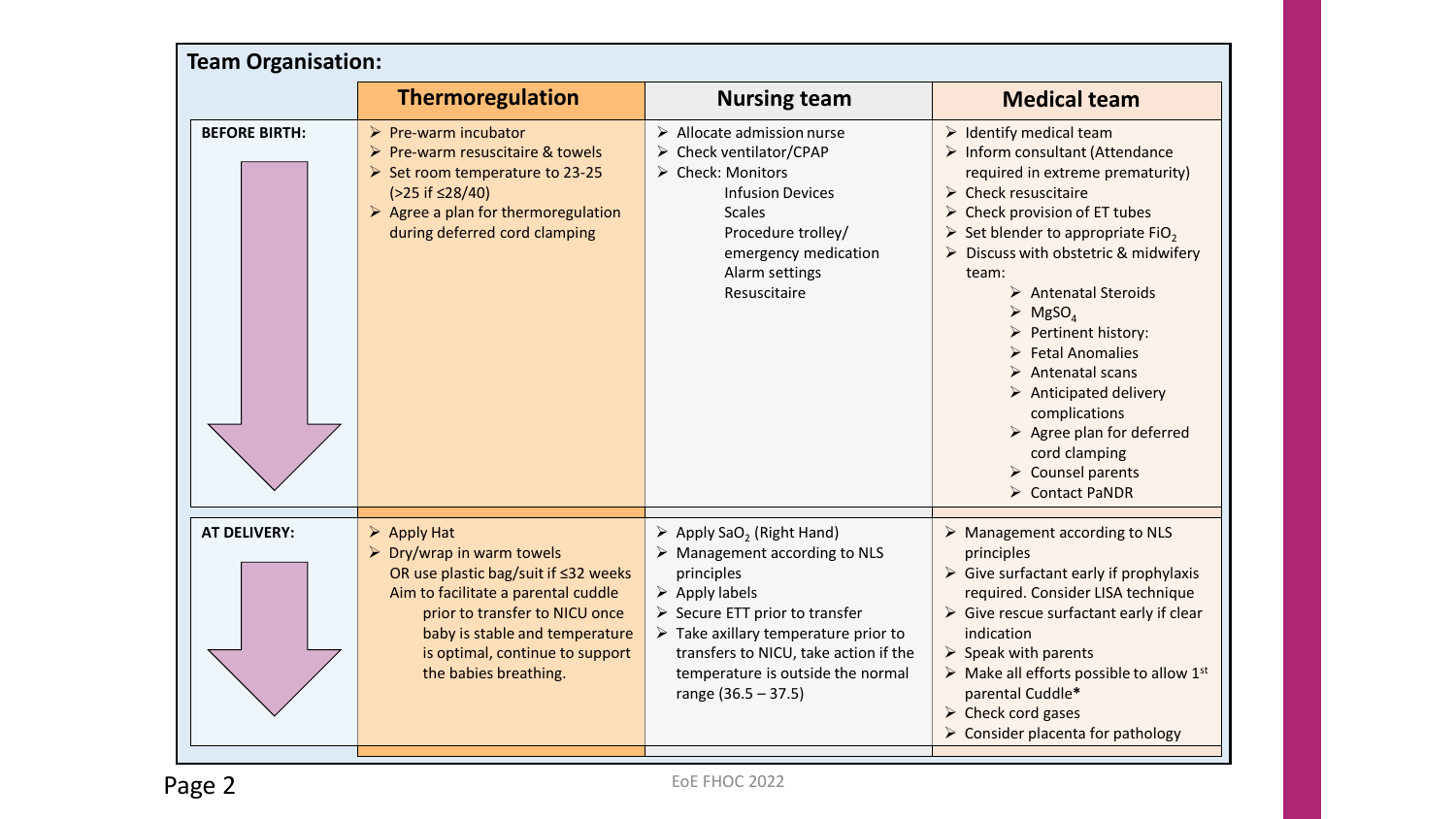| <b>Team Organisation:</b>                                                                                                                                                                                                                                                                                                     |                                                                                                                                                                                                                                             |                                                                                                                                                                                                                                                                                                                                                                                                                                                                                                                                                                                                               |                                                                                                                                                                                                                                                                                                     |  |  |
|-------------------------------------------------------------------------------------------------------------------------------------------------------------------------------------------------------------------------------------------------------------------------------------------------------------------------------|---------------------------------------------------------------------------------------------------------------------------------------------------------------------------------------------------------------------------------------------|---------------------------------------------------------------------------------------------------------------------------------------------------------------------------------------------------------------------------------------------------------------------------------------------------------------------------------------------------------------------------------------------------------------------------------------------------------------------------------------------------------------------------------------------------------------------------------------------------------------|-----------------------------------------------------------------------------------------------------------------------------------------------------------------------------------------------------------------------------------------------------------------------------------------------------|--|--|
|                                                                                                                                                                                                                                                                                                                               | <b>Thermoregulation</b>                                                                                                                                                                                                                     | <b>Nursing team</b>                                                                                                                                                                                                                                                                                                                                                                                                                                                                                                                                                                                           | <b>Medical team</b>                                                                                                                                                                                                                                                                                 |  |  |
| <b>TRANSFER</b><br>TO NNU:                                                                                                                                                                                                                                                                                                    | > Consider use of heated infant<br>transport mattress if very low birth<br>weight & cool transport incubator<br>OR transferring on resuscitaire<br>$\triangleright$ Cover with pre-warmed towels                                            | $\triangleright$ Ensure appropriate portable<br>medical gas supply to transfer<br>device<br>$\triangleright$ Monitor work of breathing & SaO <sub>2</sub><br>on transfer                                                                                                                                                                                                                                                                                                                                                                                                                                      | $\triangleright$ Escort infant to NNU<br>$\triangleright$ Ensure appropriate supply of<br>medical airways, bag & mask and<br>laryngoscope available for<br>emergencies en route                                                                                                                     |  |  |
| 1st HOUR<br><b>WITHIN NNU</b>                                                                                                                                                                                                                                                                                                 | ▶ If $≤32$ weeks: keep in plastic<br>bag/suit until incubator at correct<br>temperature/ humidity & lines<br>inserted<br>$\triangleright$ Check infant admission<br>temperature & initiate skin<br>temperature monitoring as<br>appropriate | $\triangleright$ Weigh baby<br>$\triangleright$ Attach to monitoring as appropriate<br>$\triangleright$ Baseline observation<br><b>Blood Pressure</b><br>➤<br>> Administer Vit K (if not done in<br>delivery suite)<br>$\triangleright$ Commence IV fluids as appropriate<br>$\triangleright$ Administer antibiotics as required<br>$\triangleright$ Measure head circumference<br>$\triangleright$ Insert naso-/oro- gastric tube<br>(BEFORE x-rays)<br>$\triangleright$ Skin integrity score<br>$\triangleright$ Admission Swabs<br><b>Blood spot screening</b><br>$\triangleright$ Admission documentation | Divide workload appropriately<br>➤<br>between team members. Ensure all<br>medications and infusions are<br>prescribed as a priority $-$ so nursing<br>staff can prepare medications<br>whilst procedures undertaken                                                                                 |  |  |
|                                                                                                                                                                                                                                                                                                                               |                                                                                                                                                                                                                                             |                                                                                                                                                                                                                                                                                                                                                                                                                                                                                                                                                                                                               | 1 <sup>st</sup> Doctor/ANNP<br>$\triangleright$ Re-assess on admission:<br>$\triangleright$ Airway/Breathing/Circulation<br>Establish IV access (PVL/UVC/UAC)<br>Administer surfactant as required<br>> Send bloods: U&E, FBC, BC, Group<br>& DCT, CRP (Clotting)<br><b>Admission Documentation</b> |  |  |
|                                                                                                                                                                                                                                                                                                                               |                                                                                                                                                                                                                                             |                                                                                                                                                                                                                                                                                                                                                                                                                                                                                                                                                                                                               | 2 <sup>nd</sup> Doctor/ANNP<br>> Prescribe: IV Fluids/PN/ Vit K<br>Antibiotics/Caffeine (<34wks)/<br>Oxygen limits<br>$\triangleright$ Inotropes<br>Request X-Ray<br>→ Update:Consultant/Parents/PaNDR                                                                                              |  |  |
| <b>WHEN COMPLETE - STOP - HANDS OFF</b><br><b>ONGOING CARE:</b><br>▶ Physical examination   Consent for Blood transfusion   Photograph for parents   Discuss expressing milk with mother &<br>midwife   Consider 2 <sup>nd</sup> Dose Surfactant   Commence PN (as indicated)   Complete Badgernet   Debrief   BLISS Handbook |                                                                                                                                                                                                                                             |                                                                                                                                                                                                                                                                                                                                                                                                                                                                                                                                                                                                               |                                                                                                                                                                                                                                                                                                     |  |  |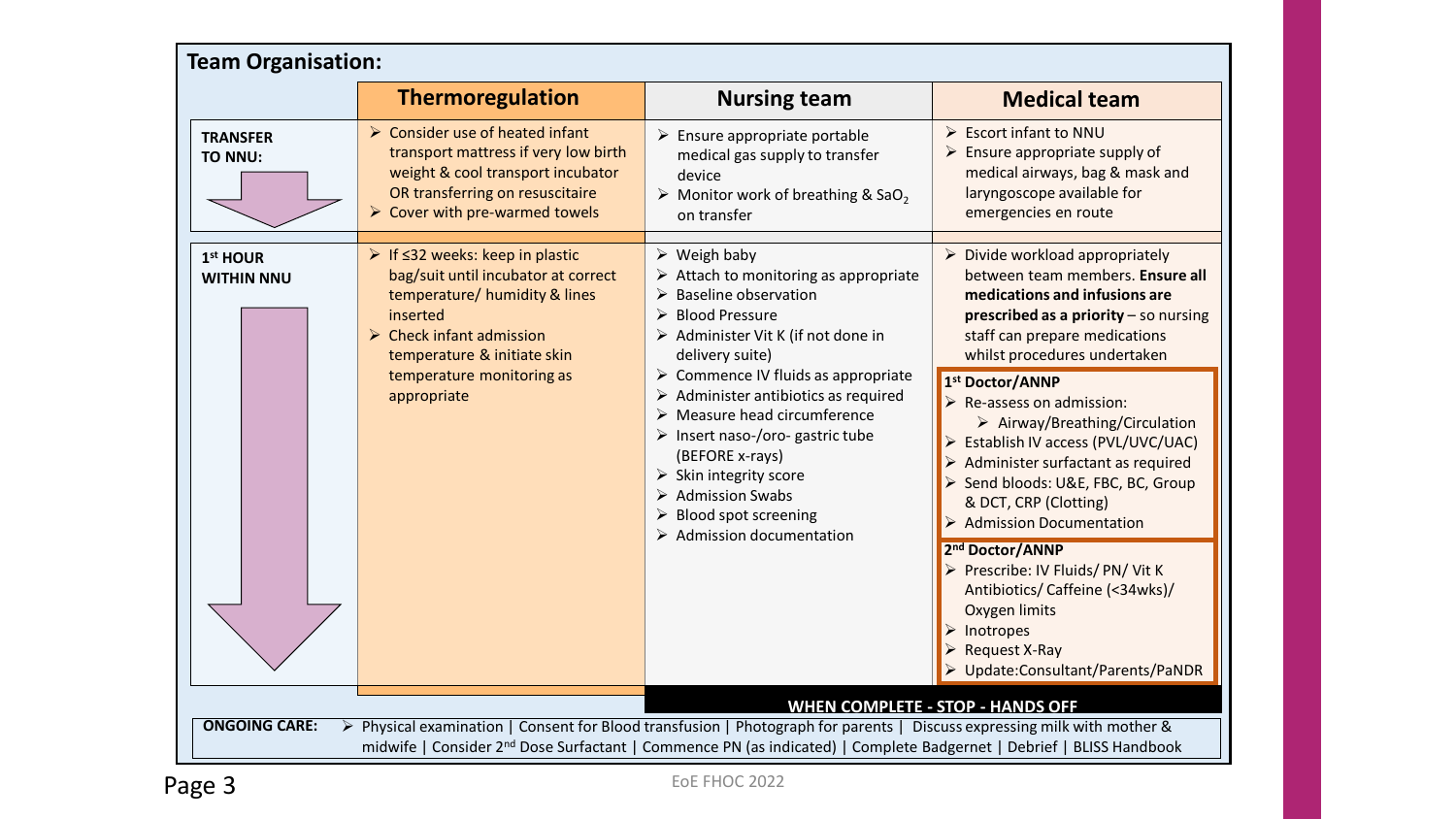### **Antenatal Corticosteroids:**

 $\triangleright$  Antenatal steroids are associated with a significant reduction in rates of neonatal death, RDS and intraventricular haemorrhage

 $\triangleright$  Cochrane review also suggests a reduction in systemic infection in the first 48 hours and a reduction in Necrotising Enterocolitis

#### **INDICATIONS FOR ANTENATAL CORTICOSTEROIDS: (Ultimately to give or with-hold is responsibility of the Obstetric Team)**

From viable gestation to 34+6 weeks. NICE recommends:

- $\triangleright$  Women between 24<sup>+0</sup> and 33<sup>+6</sup> weeks of gestation who are at risk of preterm birth
- Antenatal corticosteroids can be considered for women <23<sup>+6</sup> weeks of gestation who are at risk of preterm birth and there is an agreed active plan for resuscitation at birth

 Women Consider maternal corticosteroids for women between 34+0 and 35+6 weeks of pregnancy who are in suspected, diagnosed or established preterm labour, are having a planned preterm birth or have P-PROM

#### **SUGGESTED DOSAGE & TIMING:**

#### **Betamethasone 12 mg IM x2 doses\* OR Dexamethasone 6 mg IM x4 doses\***

- Antenatal corticosteroids are most effective in reducing RDS in pregnancies that deliver 24 hours after, and up to 7 days after, administration of the second dose of antenatal corticosteroids]
- **CAUTION:** Within this time Antenatal corticosteroid use reduces neonatal death within the first 24 hours and therefore should still be given even if delivery is expected

Nice suggest: Do not routinely offer repeat courses but take into account interval since last course, gestational age and likelihood of birth within 48  $\mathbf{u}$ *hours*

#### **LONG-TERM NEONATAL ADVERSE EFFECTS & REPEAT DOSAGE:**

- $\triangleright$  Women may be advised that the use of a single course of antenatal corticosteroids does not appear to be associated with any significant short-term maternal or fetal adverse effects. Evidence on the longer-term benefits and risks of a single course of antenatal corticosteroids shows no clear difference in adverse neurological or cognitive effects.
- *There is still insufficient evidence on the longer-term benefits and risks of multiple courses of antenatal corticosteroids*

**FHOC Reference:** NICE (2015) Preterm labour and birth. NG25. NICE. London